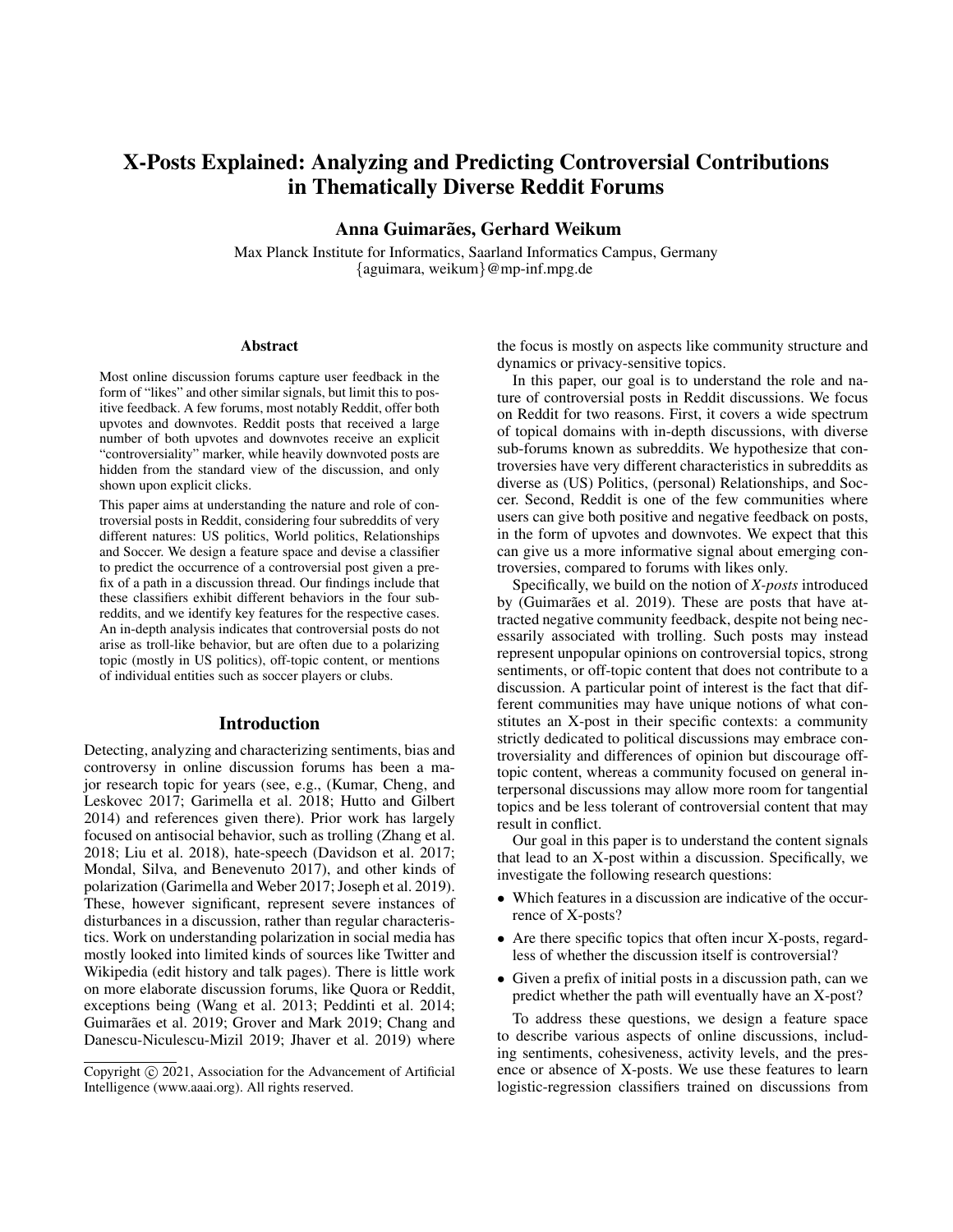four prominent and thematically diverse subreddits: Politics, World News, Relationships and Soccer. As X-posts may represent different types of posts depending on the community they appear in, we compare our findings on each of these subreddits and provide insight into the roles fulfilled by Xposts in different contexts. All of the data used in this work, as well as the features we derive, are made available for use (see Datasets section).

Our model has benefits along two major lines. First, it has potential to support the moderation of online debates. The X-post predictor may, for example, be used to alert moderators of discussions that require intervention. More strategically, our feature model can convey insights on the evolution of forum polarization and user behavior, while taking forum-specific traits into account. Second, longitudinal research studies on how content and behaviors differ across topics and forums, and how they change over time, may be supported by our model.

### Related Work

Trolling and antisocial behaviour. The tasks of identifying, characterizing, and predicting malicious online behavior have received considerable attention in recent research.

(Zhang et al. 2018) devises a method to predict whether antisocial behavior will appear in Wikipedia discussion pages, based on linguistic cues reflecting politeness and rhetorical prompts. Follow-up work in (Chang and Danescu-Niculescu-Mizil 2019) extends this theme to Reddit discussions, using neural-network models for prediction. The work exclusively focuses on the special case of personal attacks in user posts, independently of topics and the nature of the discussion. In contrast, our work aims to understand a broader spectrum of controversial posts and the signals that lead to flagging them.

(Addawood et al. 2019) investigates troll behavior on Twitter during the 2016 US election campaign. The authors identify several linguistic features in tweets made by Russian troll accounts, and uses random forest and gradient boosting classifiers to predict troll behavior from deceptive language cues. (Liu et al. 2018) employs a logistic regression classifier to predict the occurrence and intensity of hostile comments on Instagram, based on linguistic and social features of earlier comments. (Cheng et al. 2017) argues for a broader definition of trolling, by investigating comments that were reported for abuse in the comment section of CNN.com news articles. The authors use a logistic regression classifier to show that comments may be considered "trolling" based on factors such as user mood and context, rather than a repeated history of malicious behavior.

(Hine et al. 2017) studies an extreme case of anti-social behavior, in the form of the 4chan board /pol/, a community specifically centered around hateful content. The authors provide insight into typical activity associated with extremism and how it carries over into other platforms. (Flores-Saviaga, Keegan, and Savage 2018) also analyzes the mobilization of "trolls" from the Reddit community The Donald, highlighting the usage of inflammatory language that led to users engaging in trolling activity.

Controversy. Related to the issue of disruptive behavior on social media is the problem of recognizing and handling online controversy. (Gao et al. 2014) proposes a collaborative filtering method to estimate user sentiment, opinion, and likelihood of taking action towards controversial topics on social media. (Garimella et al. 2018) builds a domain-agnostic framework to identify controversial topics. The method proposes the use of a social graph of agreements between users in a conversation, which can be partitioned to represent opposing viewpoints, and allows for controversy to be quantified by network metrics like betweenness and connectivity.

In the opposite direction, (Napoles, Pappu, and Tetreault 2017) develops a pipeline to identify productive discussions in comment sections of Yahoo News articles. The proposed method relies on both textual features, like part-of-speech tag and entity mentions, and post features, like length and popularity, and a combination of ridge regression, CRFs, linear regression, and a convolutional neural network to automatically determine whether a comment thread is engaging, respectful, and informative.

Reddit discussion threads. Prior research on Reddit has looked into its voting system, moderation, and thread organization. (Jhaver et al. 2019) performs a detailed study on the role of moderators and automated moderating tools ("automods") on Reddit, examining how these tools impact content regulation on the platform and providing an overview of posting behavior, comment etiquette, and communityspecific guidelines in different subreddits. (Liang 2017) analyzes the voting behavior in the Q&A TechSupport subreddit. The author uses negative binomial regressions and negative binomial mixed models to investigate the relationship between users, thread structure, and voting in determining post quality. (Fiesler et al. 2018) analyzes rules for community governance and self-organization across a large number of subreddits. (Grover and Mark 2019) presents a systematic study of early indicators for political radicalism in the altright subreddit. (Datta and Adar 2019) investigates antagonistic interaction between different subreddits (e.g., leading to the closure of an entire subreddit).

(Zayats and Ostendorf 2018) models the structure of Reddit discussions as a bidirectional LSTM. The authors show how the model can be used to predict the popularity of individual comments in terms of their scores, and how it may be used in conjunction with textual features to predict controversial comments. (Guimarães et al. 2019) proposes four archetypes of Reddit discussions built around the concept of X-posts, i.e., posts that received negative community feedback. These archetypes are then characterized via a series of statistical tests expressing expectations about their overall sentiment and topical cohesion. This work does not, however, address how X-posts might emerge in a discussion.

## Data Modeling and Analysis

On Reddit, discussions are based on a user submitting a piece of content or media to a community (subreddit), for example, a news article or an advice-seeking question or statement. A *discussion thread* originates from a *submission* by having one or more community members posting *initial*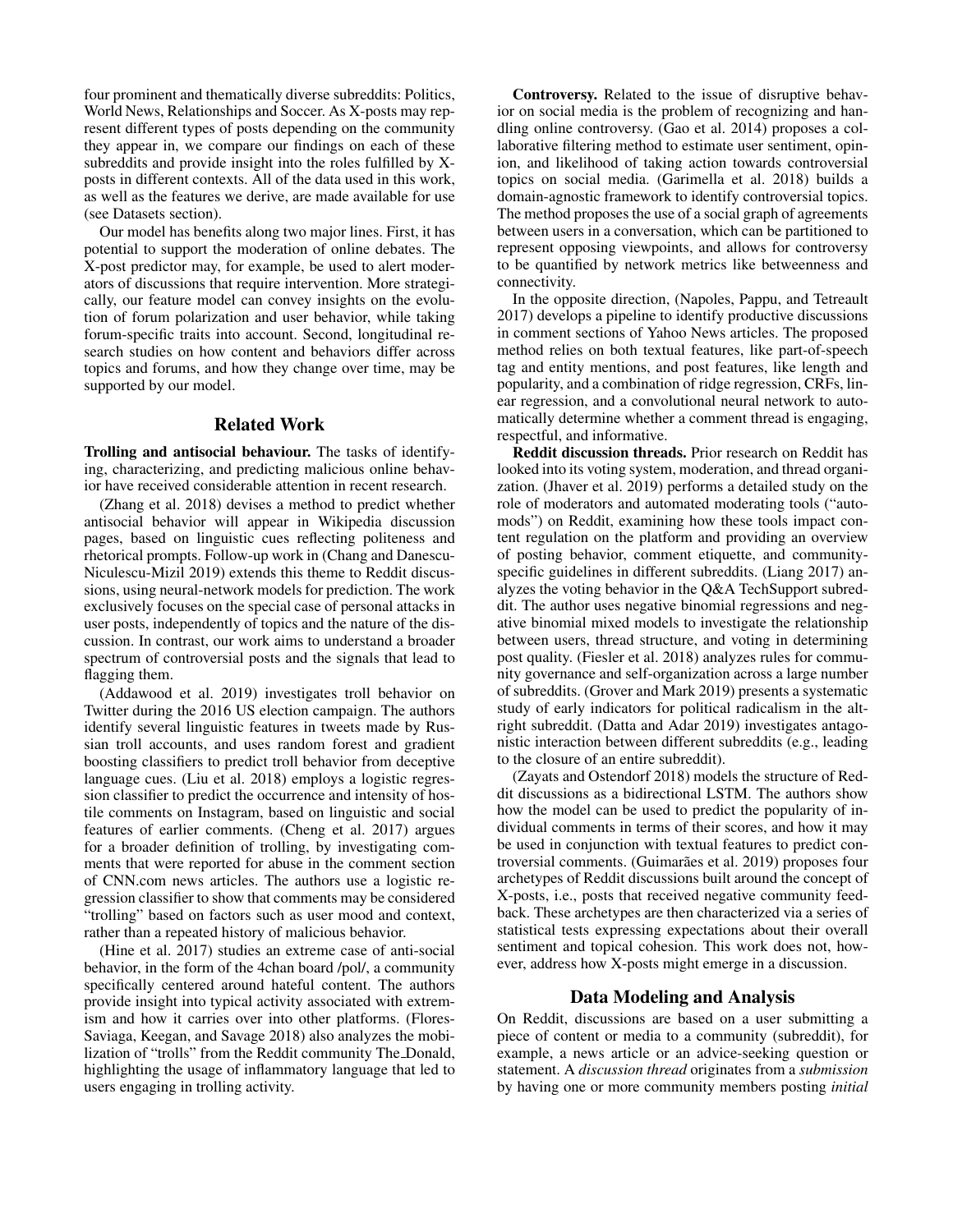

┹ Most of her activisim involves fear-mongering and civil disobeidence, and populistic environment policies which many green parties advocate for. If she was older, similar arguments and call-outs would be used to object and criticize her.

Figure 2: Submission and posts from the World News subreddit, with X-post indicated by upvote/downvote difference of -24.

*comments*. As users reply to these comments, entire discussion *trees* unfold, sometimes comprising a large number of user posts (100s or more) and going into considerable depth (10 or more). Each submission can thus lead to a set of trees of posts, one tree per initial comment.

Unlike most social media platforms, Reddit allows users to give both positive and negative feedback in the form of *upvotes* and *downvotes*. Each submission and each post on the platform is associated with a score, representing the difference of upvotes and downvotes it has accumulated.

While scores from voting are mostly used for guiding readers through discussions in the Reddit UI, posts that have attracted negative attention are handled in specific ways. Posts that have received a substantial amount of votes and a roughly equal share of upvotes and downvotes are explicitly flagged as "controversial"<sup>1</sup>. This allows users to easily find and distinguish these posts in a discussion, as their overall scores may be positive or negative as usual. Posts may also be automatically hidden from the UI view if they have received a majority of downvotes, resulting in negative scores

(by default, posts are hidden once they have a score equal to or below −4). Such posts may still be accessed, but doing so requires additional user interaction. Figures 1 and 2 show examples: the first case has a post explicitly flagged as controversial, symbolized in the UI with a typographical dagger, and the second case includes a post with a notably negative difference of upvotes and downvotes of 24 points.

In this work, we focus on these posts that have attracted significant negative attention, which we refer to as **X-posts**. In particular, we are interested in the context in which these posts appear and the elements of the discussion that are associated with their occurrence.

#### **Definitions**

We build on the definitions in the recent work of (Guimarães et al. 2019) to describe Reddit discussions:

- A submission refers to the starting point in a discussion, and consists of an initial piece of media or text submitted to a community by one of its users.
- Users post initial comments on the submission, which are referred to as top-level comments. Further posts are later made in reply to existing comments.

<sup>&</sup>lt;sup>1</sup>www.reddit.com/r/announcements/comments/293oqs/new\_re ddit features controversial indicator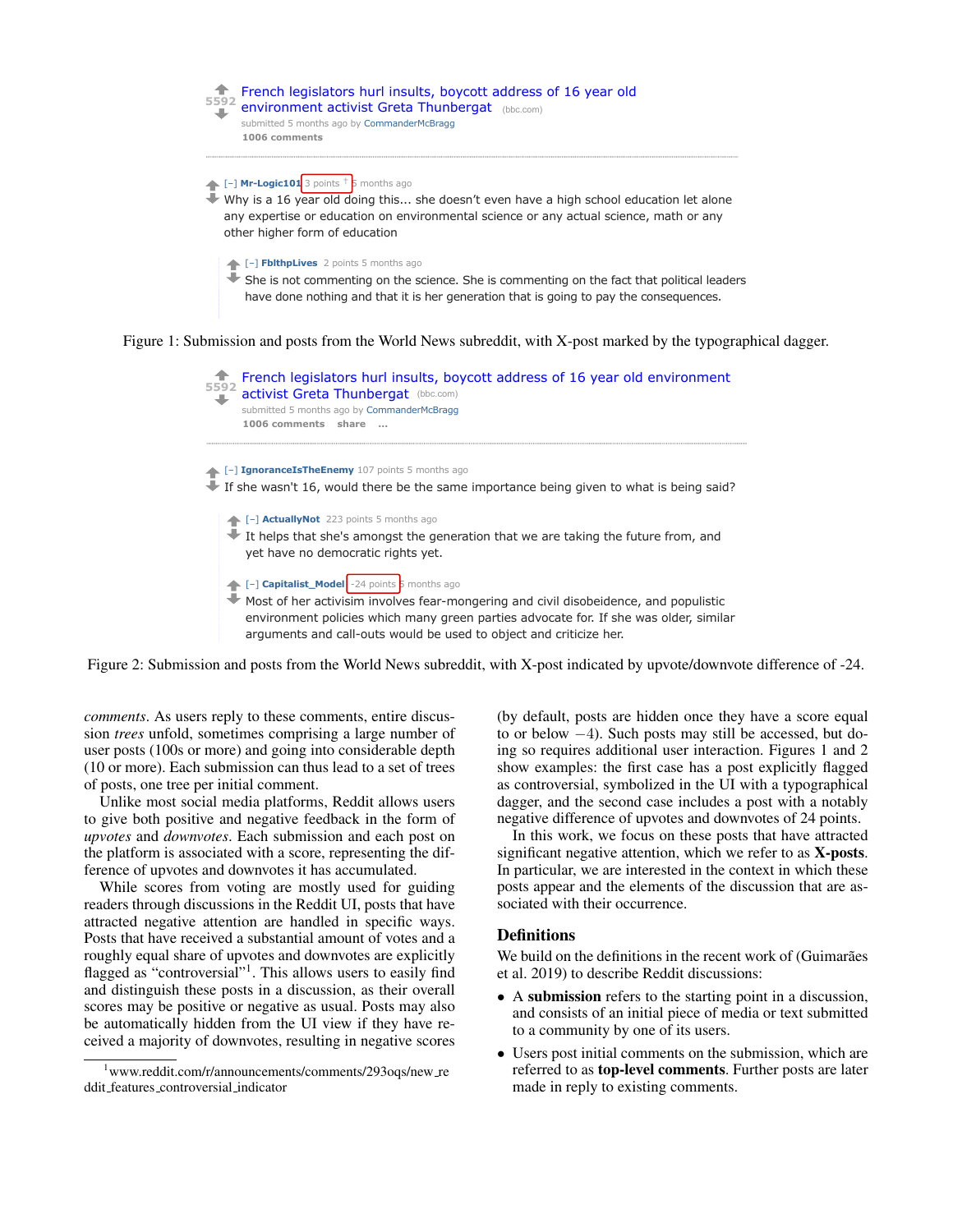- The result of these chains of comments and replies, rooted in a top-level comment, are referred to as post trees. As shorthand to describe user-posted content, top-level comments and replies are both referred to here as posts.<sup>2</sup>
- A path in a post tree denotes a sequence of posts, where each post is a direct reply to its immediate predecessor.
- X-posts denote posts which have attracted notable negative feedback from the community. A post is considered an X-post if it has been explicitly flagged as controversial on the Reddit interface, or if its score ( $\#up votes$  –  $\#down votes)$  is sufficiently negative ( $\leq -4$ ). All other posts are referred to as normal posts.

## Datasets

Our datasets comprise content from four prominent subreddits: Politics<sup>3</sup>, World News<sup>4</sup>, Relationships<sup>5</sup>, and Soccer<sup>6</sup>. On the first two communities, posting guidelines dictate that all submissions must be links to external news articles of reputable sources and thematically appropriate (US politics and non-US news, respectively), while Relationships calls for text posts, and Soccer allows a mix of both free-form text submissions, links and media related to soccer. Thus, the four subreddits differ not only in terms of their content, but also in how their discussions are initiated, structured, and regulated. We chose these four so as to study this variety.

We collected all submissions and available comments posted to each of these communities in 2016 and 2017 using the PSRAW wrapper for the Reddit  $API<sup>7</sup>$  (last accessed in January 2019). We removed posts and submissions that had their text deleted or which linked to inaccessible external sources. As we are interested in discussions, rather than single posts that received little interaction or follow-up, we additionally discarded very short paths from the data, keeping only those that had a minimum of 5 posts.

From the remaining data, we created our datasets by randomly selecting one path from each post tree, where a post tree is rooted at a top-level comment made to a submission. We employed this one-path-per-tree restriction to ensure statistically independent samples in our study. In other words, we excluded overlapping paths that share a prefix.

The resulting datasets are summarized in Table 1. The distribution of posts that fall under the definition of an X-post in each of the datasets is shown in Table 2. All data is available at people.mpi-inf.mpg.de/∼aguimara/xposts.

### Properties of Paths and Post Trees

Building on the definitions of post trees and paths, we distinguish three categories of paths, according to the presence or absence of X-posts in a path and its surrounding tree:

• N: paths from trees containing only normal posts

<sup>2</sup>Note that this definition may differ from varying Reddit terminology, where submissions are sometimes called "posts".

<sup>3</sup>www.reddit.com/r/Politics

<sup>4</sup>www.reddit.com/r/WorldNews

- <sup>5</sup>www.reddit.com/r/Relationships
- <sup>6</sup>www.reddit.com/r/Soccer

7 psraw.readthedocs.io/en/latest/

| Source        | Year | <b>Submissions</b> | Replies   | <b>Users</b> | Paths   |
|---------------|------|--------------------|-----------|--------------|---------|
| Politics      | 2016 | 34,785             | 1,350,866 | 114,970      | 201,395 |
|               | 2017 | 19,477             | 468,383   | 54,799       | 71,067  |
| WorldNews     | 2016 | 24.277             | 743.542   | 133.118      | 111.440 |
|               | 2017 | 28,733             | 873,954   | 143,977      | 129,750 |
| Relationships | 2016 | 26.773             | 327.564   | 44.528       | 53.437  |
|               | 2017 | 34,261             | 395,464   | 51,055       | 64,486  |
| Soccer        | 2016 | 34,358             | 772,998   | 51,048       | 124.599 |
|               | 2017 | 23.797             | 475.686   | 35,186       | 71,510  |

|  | Table 1: Subreddit datasets. |  |
|--|------------------------------|--|
|--|------------------------------|--|

| Source        | Year | Controversial | $\leq -4$ Points | Both   |
|---------------|------|---------------|------------------|--------|
| Politics      | 2016 | 150,456       | 95.841           | 19,574 |
|               | 2017 | 23,642        | 34,917           | 3,570  |
| WorldNews     | 2016 | 86,839        | 60,155           | 12,787 |
|               | 2017 | 95,556        | 69,985           | 15,904 |
| Relationships | 2016 | 16,718        | 27,973           | 2.992  |
|               | 2017 | 21,767        | 20,983           | 3,317  |
| Soccer        | 2016 | 21,727        | 20,882           | 2,901  |
|               | 2017 | 34,478        | 38,833           | 5,981  |

Table 2: Number of posts that satisfy each criterion for the definition of an X-post.

- NX: paths that contain only normal posts but are part of a tree containing at least one X-post
- X: paths that contain at least one X-post

The intuition for this categorization is that post trees with X-posts may address contended topics or have a bigger potential for disruptions compared to trees containing only normal posts, even if such disruptions are not present in every individual path in the tree. These differences would be particularly notable on those paths which themselves contain an X-post.

To determine whether the textual content of paths in these categories reflects notable differences, we computed frequently mentioned named entities in each of the categories N, NX and X. We identified the 50 most frequent entities per category, using the named entity recognition component of the AIDA tool (Hoffart et al. 2011). To highlight the differences across categories, we calculated the ratio of frequen-

| Source        | Year | N      | NX      | X       |
|---------------|------|--------|---------|---------|
| Politics      | 2016 | 71,898 | 129,497 | 117,738 |
|               | 2017 | 33,507 | 37,560  | 32,375  |
| WorldNews     | 2016 | 33,130 | 78,310  | 68,385  |
|               | 2017 | 40,461 | 89,289  | 77,419  |
| Relationships | 2016 | 28,859 | 24,578  | 22,106  |
|               | 2017 | 39,443 | 25,043  | 22,606  |
| Soccer        | 2016 | 27,265 | 29,505  | 22,273  |
|               | 2017 | 23,860 | 47,650  | 34,797  |

Table 3: Number of sampled paths belonging to the N, NX, and X categories.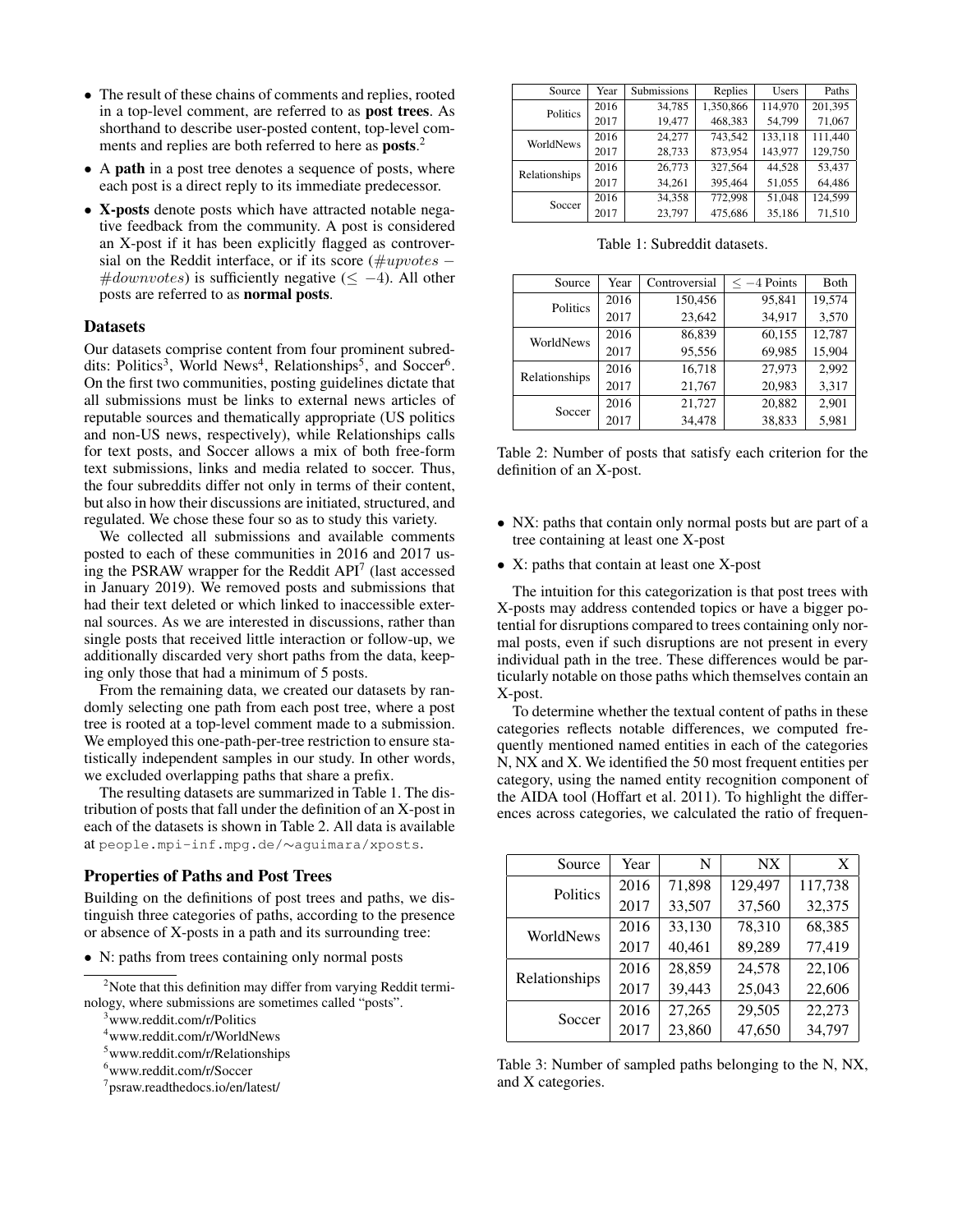| Source        | Year | Top Entities (X/N)                                                                                                                                                                                                                                                                                                                                                           |
|---------------|------|------------------------------------------------------------------------------------------------------------------------------------------------------------------------------------------------------------------------------------------------------------------------------------------------------------------------------------------------------------------------------|
| Politics      | 2016 | Jill Stein (26774), November (14265), ISIS (11233), the Supreme Court (11229), Islam (11000), BLM<br>$(10552)$ , ID $(10531)$ , Mexican $(10420)$ , Gore $(10325)$ , the Clinton Foundation $(10239)$ , Bernie $(1.89)$ ,<br>Reddit (1.67), Hillary (1.60), TPP (1.58), Comey (1.56), Clinton (1.52), Democrats (1.37), FBI (1.31),<br>Muslims (1.24), 2008 (1.24)           |
|               | 2017 | Nazi (8451), Perez (6185), Ellison (5425), 2008 (3924), Islam (3543), Jews (6525), MSM (3457), Gor-<br>such (3383), Syria (3124), Milo (3106), State (3092), Jewish (3025), Bernie (6.31), Hillary (3.10),<br>Clinton (2.82), Democrats (1.89), Muslim (1.85), Reddit (1.73), CNN (1.63), Obama (1.51)                                                                       |
| WorldNews     | 2016 | Hamas (27048), Jesus (19004), Gaza (18071), Quran (17909), Christianity (16952), Nazi (16081),<br>Kurds (15339), Crimea (15305), Merkel (15154), DNC (15071), Palestinians (8.70), Israel (2.81), the<br>Middle East (2.46), Jewish (2.23), Clinton (2.06), Hillary (1.98), Trump (1.88), Ukraine (1.77), Islam<br>$(1.67)$ , Obama $(1.66)$                                 |
|               | 2017 | Democrats (47097), Nazi (37917), FBI (28121), Jerusalem (19231), Bush (18468), Hamas (16495), the<br>Middle East (15456), Crimea (15264), Venezuela (14993), Poland (14857), Palestinians (6.85), Israel<br>$(2.61)$ , Christian $(2.60)$ , Clinton $(2.48)$ , Jewish $(2.31)$ , Hillary $(2.18)$ , Obama $(1.92)$ , Republicans $(1.88)$ ,<br>Muslim (1.86), Ukraine (1.85) |
|               | 2016 | Callie (2007), OP (753), Japanese (734), Indian (684), Japan (597), STD (592), NYC (485), Vegas<br>(471), Christian (451), Reddit (1.91), Asian (1.536), America (1.47), Jesus (1.41), American (1.16),<br>Christmas (1.12), FWB (1.07), US (1.04), English (1.04), Europe (1.03), CPS (0.92)                                                                                |
| Relationships | 2017 | OP (798), NYC (569), PPD (409), Asian (1.84), GF (1.53), Reddit (1.48), SIL (1.40), America (1.37),<br>FWB (1.29), American (1.24), Europe (1.17), BPD (1.12), IUD (1.11), Jesus (1.06), Christmas (1.06),<br>US (1.02), STD (1.01), CPS (1.00), English (0.93), Google (0.89), Christian (0.85)                                                                             |
| Soccer        | 2016 | La Liga (3015), Messi (2871), Real Madrid (2378), Bale (2375), Klopp (2358), Atletico (2123), Ozil<br>(1685), Zidane (1682), Wenger (1660), America (1660), Costa (1656), Guardiola (1620), Spurs (1595),<br>Giroud (1558), China (1532), USA (1530), Iniesta (1516), American (2.80), Ronaldo (2.90), Suarez<br>(2.37)                                                      |
|               | 2017 | Hazard (5820), Ozil (5792), Qatar (5601), Southampton (4189), Celtic (4085), UEFA (4004), Spurs<br>(3954), Zidane (3723), Atletico (3720), Kante (3605), UK (3562), Griezmann (3538), Cristiano (3492),<br>Bundesliga (3487), Pogba (2.86), Messi (2.51), Ronaldo (2.49), Mourinho (2.40), United (2.39), Suarez<br>(2.10)                                                   |

Table 4: Top 20 entities with highest X/N ratio of occurrence frequencies.

cies of the top entities in category X and in category N, as  $freq_{entity}$   $\overline{X}/max\{freq_{entity}$   $\overline{N}, 1\}$ . The entities with the highest X/N ratios in the 8 datasets are shown in Table 4.

While popular entities are frequent across both X and N categories, the ratios bring out some notable differences.

For the Politics datasets, the most interesting observations come from contrasting the two years 2016 and 2017. For example, in 2016, Jill Stein, who was the Green Party's nominee for the US presidential election, was ranked highest in terms of X/N ratio with substantial controversiality, but was almost entirely absent in the 2017 data.

The frequent entities in the World News community mostly pertain to countries and leaderships. Religion and ethnicity are more frequent in paths containing X-posts. Among countries, Israel is among the ones most related to X-posts, appearing more than twice as often in the X category than in the N category. In contrast, countries like China and Turkey appear with roughly the same frequency in both X and N.

The Relationships datasets show the least amount of differences when comparing frequent entities between the X and N categories. A portion of the entities retrieved refer to acronyms, such as MIL (mother-in-law) and OP (original poster), rather than real-world named entities. Mental illness, ethnicity, and online platforms (Facebook, Reddit) also featured prominently in all categories. Given the personal nature of the community, it is natural that real-world entities would be infrequent.

For the Soccer datasets, similar to what we see in the two political communities, common themes appear across both X and N paths. Nonetheless, certain entities stand out as being closely associated with X-posts: several prominent figures, like the team manager Jürgen Klopp and player Mesut  $\overline{O}$ zil, are frequent only in paths containing X-posts, while others, like Ronaldo and Suarez, are twice as frequent in category X paths than in N paths.

These findings highlight the fact that, although there are interesting differences in the entities and topics that discussions center on, these topics and entities alone are not sufficient to determine the presence and influence of X-posts. In the next section, we introduce additional features of discussions, which we then use as the basis for a classifier to predict future occurrences of X-posts.

# Features of Discussions

We propose a feature space containing three main axes, each of which captures a different aspect of discussions: i) the *sentiments* expressed in posts, ii) their topical *cohesiveness*, and iii) the *activity level* and types of posts (X-posts and normal posts) in a path. A summary of the features is shown in Table 5.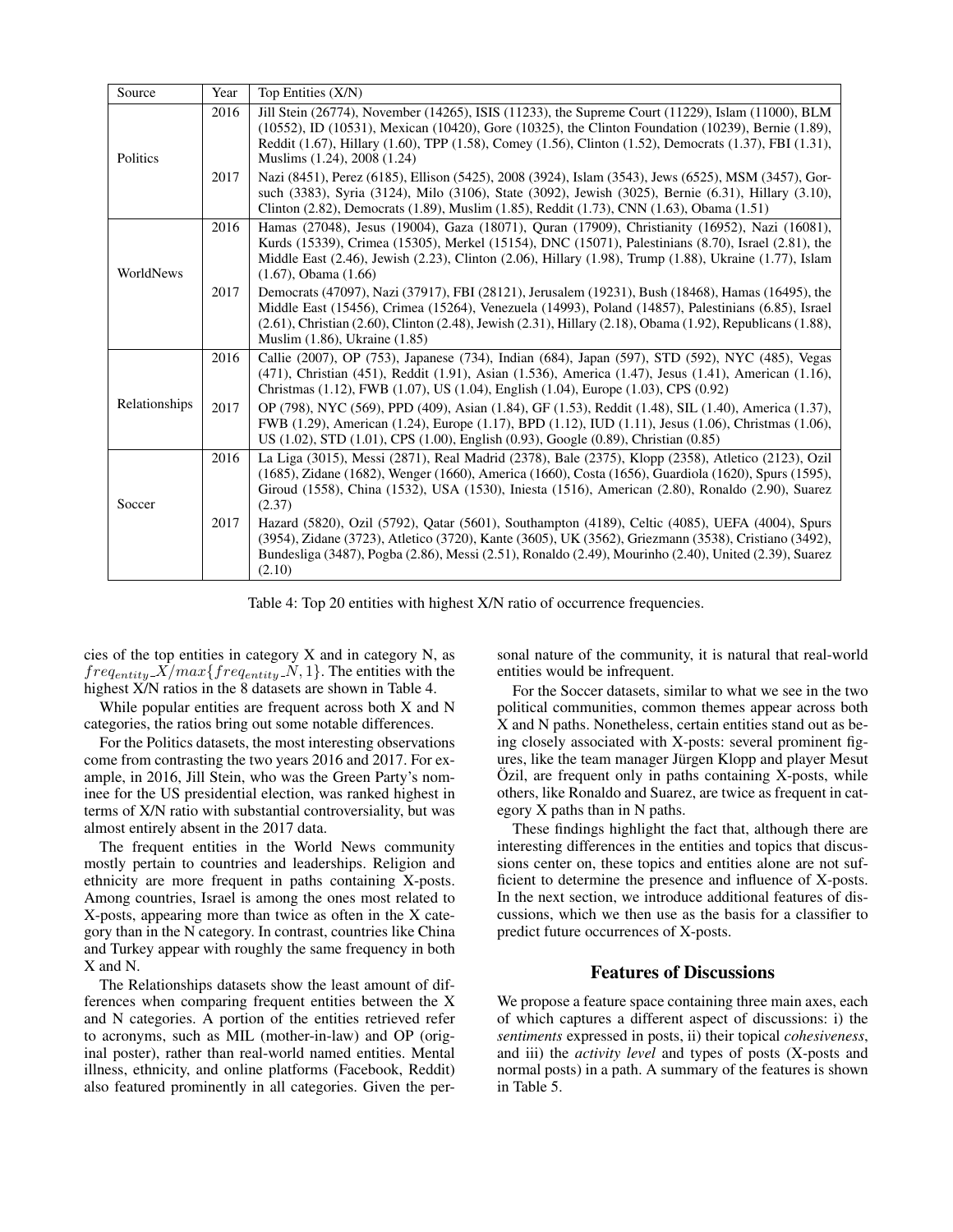| frac_pos, frac_neg, frac_neu                      | #[positive, negative, neutral] posts                                                                                                                           |  |  |
|---------------------------------------------------|----------------------------------------------------------------------------------------------------------------------------------------------------------------|--|--|
|                                                   | # posts                                                                                                                                                        |  |  |
|                                                   | postsentiment                                                                                                                                                  |  |  |
| $avg\_sent$ , $var\_sent$                         | # posts                                                                                                                                                        |  |  |
|                                                   | pospostsentiment                                                                                                                                               |  |  |
| $avg_pos, var_pos_sent$                           | #positive posts                                                                                                                                                |  |  |
|                                                   | $neg posts$ <i>entiment</i>                                                                                                                                    |  |  |
| $avg\_neg, var\_neg\_sent$                        | $\#negative posts$                                                                                                                                             |  |  |
|                                                   |                                                                                                                                                                |  |  |
| $diff\_sent$                                      | $sent_i \neq sent_{i-1}$                                                                                                                                       |  |  |
|                                                   | # posts                                                                                                                                                        |  |  |
|                                                   | $\sum_{i=0,j=1} sim(p_i, p_j)$                                                                                                                                 |  |  |
| $post\_sim$ , $var\_post\_sim$                    |                                                                                                                                                                |  |  |
|                                                   | # posts                                                                                                                                                        |  |  |
| $sub\textit{-sim}, var\textit{-sub}\textit{-sim}$ | $\sum_{i=0} sim(p_i, s)$                                                                                                                                       |  |  |
|                                                   | # posts                                                                                                                                                        |  |  |
|                                                   | $\sum_{i=1} sim(p_i, p_0)$                                                                                                                                     |  |  |
| $root\_sim$ , $var\_root\_sim$                    | # posts                                                                                                                                                        |  |  |
| $contains\_entity_{i,K}$                          | $\label{eq:1} \begin{split} & \text{if entity}_{i,K} \! \notin \! path \\ & \text{if entity}_{i,K} \! \in \! path \end{split}$<br>$, \forall K \in \{N,NX,X\}$ |  |  |
| $prior_X$                                         | if $X \notin path$<br>if $X \in path$                                                                                                                          |  |  |
| <i>avg_replies, var_replies</i>                   | replies<br># posts                                                                                                                                             |  |  |
| avg_delay, var_delay                              | $\sum_{i=1} \text{timestamp}_i - \text{timestamp}_{i-1}$<br>$\# posts$                                                                                         |  |  |
| frac.X                                            | $-$ posts                                                                                                                                                      |  |  |
|                                                   | $\mathfrak{t}^\mu posts$                                                                                                                                       |  |  |
| uniqusters                                        | users                                                                                                                                                          |  |  |
|                                                   | $\# posts$                                                                                                                                                     |  |  |
|                                                   |                                                                                                                                                                |  |  |

Table 5: Feature summary.

Sentiment Features. For each post in our dataset, we calculate its sentiment score using VADER (Hutto and Gilbert 2014), a sentiment analysis method created from a goldstandard sentiment lexicon, specialized for social media text. The sentiment scores range from  $-1$  to 1, where a score of −1 indicates extremely negative polarity, and a score of 1 indicates maximum positive polarity. Posts with a score in the range  $[-0.05, 0.05]$  are labeled as neutral.

To describe the overall sentiment expressed over a series of posts in a path, and how the sentiment fluctuates, we calculate the following metrics for each path:

- Fractions of posts in the path with negative, neutral, and positive sentiment scores.
- Average and variance of the sentiment scores across all posts in the path.
- Average and variance of the sentiment values across all positive posts in the path.
- Average and variance of the sentiment values across all negative posts in the path.
- Fraction of posts that have a different polarity than their immediately preceding post in the same path (polarity shifts).

Textual Features. To capture the textual content of posts, we transform them into sentence embeddings using Doc2VecC (Chen 2017), an unsupervised method that learns a fixed-length vector representation of sentences. For each pair of consecutive posts in a path, we consider the text similarity of two posts  $p_i$  and  $p_j$ ,  $\text{sim}(p_i, p_j)$  to be the maximum cosine similarity of the embeddings for the sentences in  $p_i$  and  $p_j$ . Similarly, to account for the initial posts in the discussion, we compute the text similarity between the top-level post in the path and each subsequent post as  $\sin(p_i, p_0)$ , as well as the similarity between the original submission and posts in a path,  $\text{sim}(p_i, s)$ .

To quantify the topical cohesion between posts in a path and how the posts relate to the initial topic of the submission, we calculate the following metrics per path:

- Average and variance of the text similarity between consecutive posts in the path.
- Average and variance of the text similarity between the original submission and the posts in the path.
- Average and variance of the text similarity between the top-level post at the root of the path and subsequent posts in the path.

Additionally, we capture the influence of individual terms that appear prominently in different categories of discussion paths. For this, we consider the top 50 most frequent entities in each of the N, NX, and X categories, as described in the previous section, with the following features:

• Binary flags that denote whether each frequent entity from categories N, NX, and X is present in at least one post in the path.

Post Features. Direct signals from the posts themselves can also describe the development of discussion paths. The presence and prevalence of X-posts, for example, may indicate intense disagreements. In addition, the time between successive posts, the number of replies received by each post, and the number of unique users participating in a path all constitute signals about its overall activity level.

To capture these features for each path, we calculate the following metrics: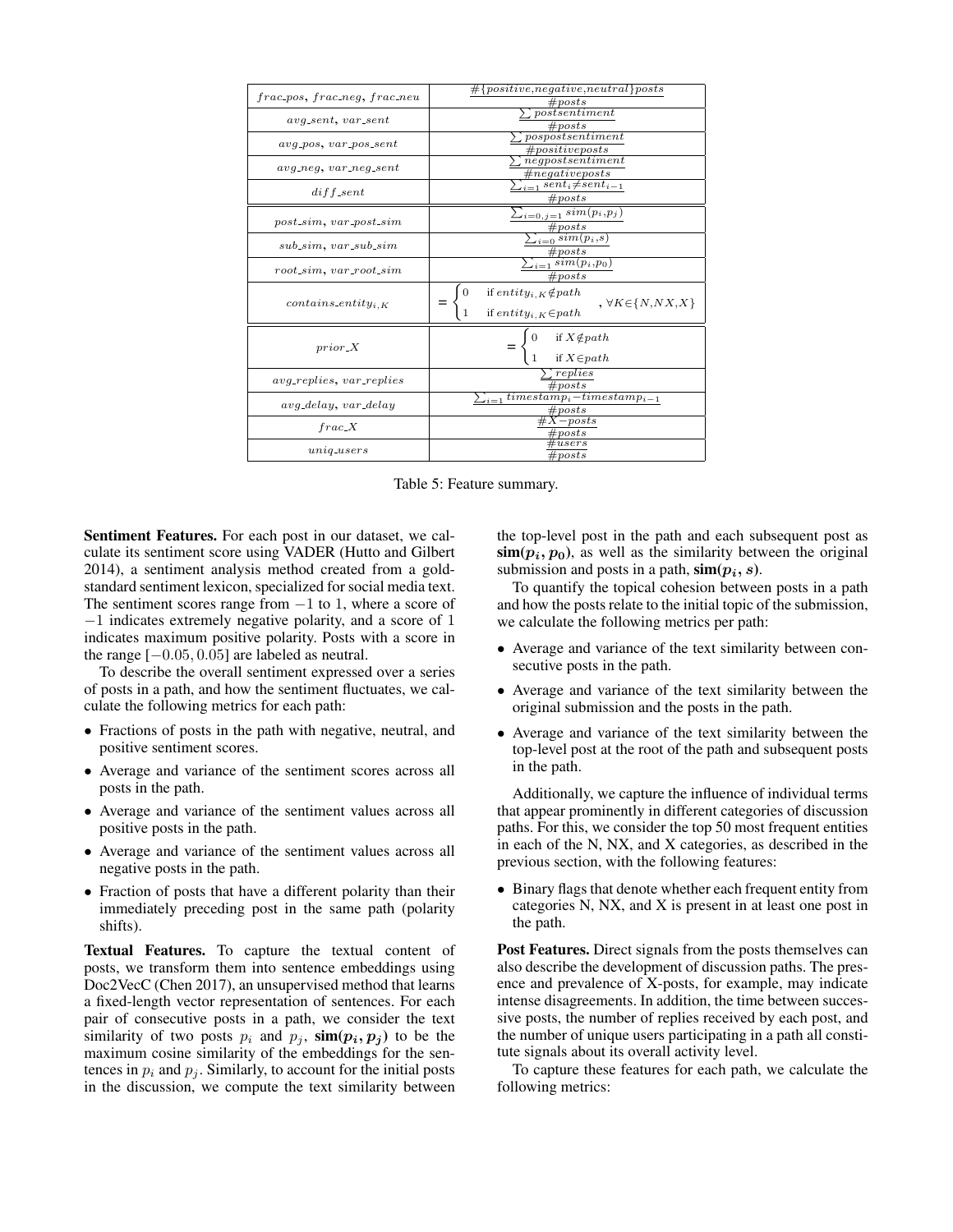- Binary flag that denotes whether the path contains an Xpost or not.
- Average and variance of the number of replies received by each post in the path.
- Average and variance of the timespan between consecutive posts (post delay).
- Fraction of posts in the path that have been flagged as an X-post.
- Fraction of distinct users in the path.

## Predicting X-Posts

In this section, we investigate whether it is possible to predict the occurrence of X-posts based on features of a discussion during its initial stages. We formulate this as the following prediction task: given a set of features derived from a path prefix, will the path suffix include an X-post?

For this task, we devise a binary logistic regression classifier where the predicted output variable is the presence of an X-post in the path suffix ("X-post" or "No-X-post"), and where the features of the previous subsection are computed for the path prefix only. As paths in our data have a minimum length of 5 posts, we consider the first 4 posts as the prefix of the path, and the remaining posts as its suffix.

We trained the classifier on each of our eight datasets. As X-posts are relatively rare, making up less than 15% of posts in our datasets, we balanced classes with oversampling using SMOTE (Chawla et al. 2002), using 70% of the resulting observations as training data and the remaining 30% as test data. Across all datasets, instances that contained an X-post in the path suffix were underrepresented, hence the need for balancing. The number of instances prior to oversampling are shown in Table 6. Note that without addressing this class imbalance, a classifier may learn to simply assign the dominant class label to any input and still achieve high overall accuracy. To underline this point, we also trained a classifier with the original class-imbalanced data for comparison.

The prediction results for each of the datasets are shown in Table 7. For each dataset, we present precision (true positives/(true positives+false positives)), recall (true positives/(true positives+false negatives)), F1-score (harmonic mean of the precision and recall), and AUC (area under the receiver operating characteristic curve).

Overall, the classifiers achieved F1-scores between 65 and 75 percent. This is a decent result, in line with values observed for other kinds of predictors over social media. Note that it is unrealistic to expect very high precision and recall, say with F1 around 90 percent, for our setting. Even more restricted tasks, like the neural classifier for predicting personal attacks in discussions (Chang and Danescu-Niculescu-Mizil 2019) with well-curated training data, did not exceed 70 percent in F1.

When comparing results for subsequent years in the same community, we find only small differences in prediction results. The only drop comes for the Soccer datatset, where predictions also had the lowest F1-scores, at 0.67 and 0.65 for 2016 and 2017, respectively. We refer back to Tables 1 and 2 to note that despite a drop in activity in this subreddit

| Source        | Year | No-X-post | $X$ -post |
|---------------|------|-----------|-----------|
| Politics      | 2016 | 164,073   | 26,713    |
|               | 2017 | 63,751    | 7,018     |
| WorldNews     | 2016 | 93.282    | 18,158    |
|               | 2017 | 107,775   | 21,002    |
| Relationships | 2016 | 45.964    | 7.413     |
|               | 2017 | 57,696    | 6,760     |
| Soccer        | 2016 | 49,046    | 7,055     |
|               | 2017 | 54,924    | 14,978    |

Table 6: Number of instances in the No-X-post and X-post classes prior to balancing.

| Source        | Year | Precision | Recall | F <sub>1</sub> -score | AUC  |
|---------------|------|-----------|--------|-----------------------|------|
| Politics      | 2016 | 0.67      | 0.81   | 0.73                  | 0.79 |
|               | 2017 | 0.70      | 0.81   | 0.75                  | 0.77 |
| World News    | 2016 | 0.63      | 0.74   | 0.68                  | 0.72 |
|               | 2017 | 0.64      | 0.76   | 0.70                  | 0.73 |
| Relationships | 2016 | 0.73      | 0.74   | 0.73                  | 0.79 |
|               | 2017 | 0.75      | 0.74   | 0.75                  | 0.80 |
| Soccer        | 2016 | 0.69      | 0.65   | 0.67                  | 0.74 |
|               | 2017 | 0.68      | 0.62   | 0.65                  | 0.71 |

Table 7: Prediction results for the X-post class.

from 2016 to 2017, the amount of X-posts increased, revealing a significant shift in the community's posting behavior.

Politics and Relationships exhibit the best prediction scores, with F1 at 0.73 for the 2016 data and 0.75 for 2017. We recall that the latter is the only community among our datasets where submissions are exclusively text posts by users, i.e., there is no outside content being brought in for discussion, which may reduce the amount of variance in topic cohesiveness and sentiments across paths. Compared to the other communities, (US) Politics, with its strong focus on the two main parties Republicans vs. Democrats during the election year of 2016, is presumably the one with the most narrow topical focus, which results in more topically cohesive discussions overall.

In contrast, the World News dataset shows comparatively worse results, with F1 scores at 0.68 and 0.70 for 2016 and 2017, respectively. We attribute this to the much larger diversity of topics and consequently wider range of opinions in the discussion about world-wide politics. Thus, the classifier for this community faces a more difficult task than the one for US politics.

We also conducted this evaluation with classifiers trained on the original class-imbalanced data. These predictors achieved good overall accuracy, between 0.72 (for Soccer 2017) and 0.89 (for Politics 2017). However, this was at the total negligence of the minority class of X-posts, with recall at or near 0% for the X-class. Consequently, both F1-score and AUC were very poor as well, and far inferior to the classifiers trained with re-balanced data.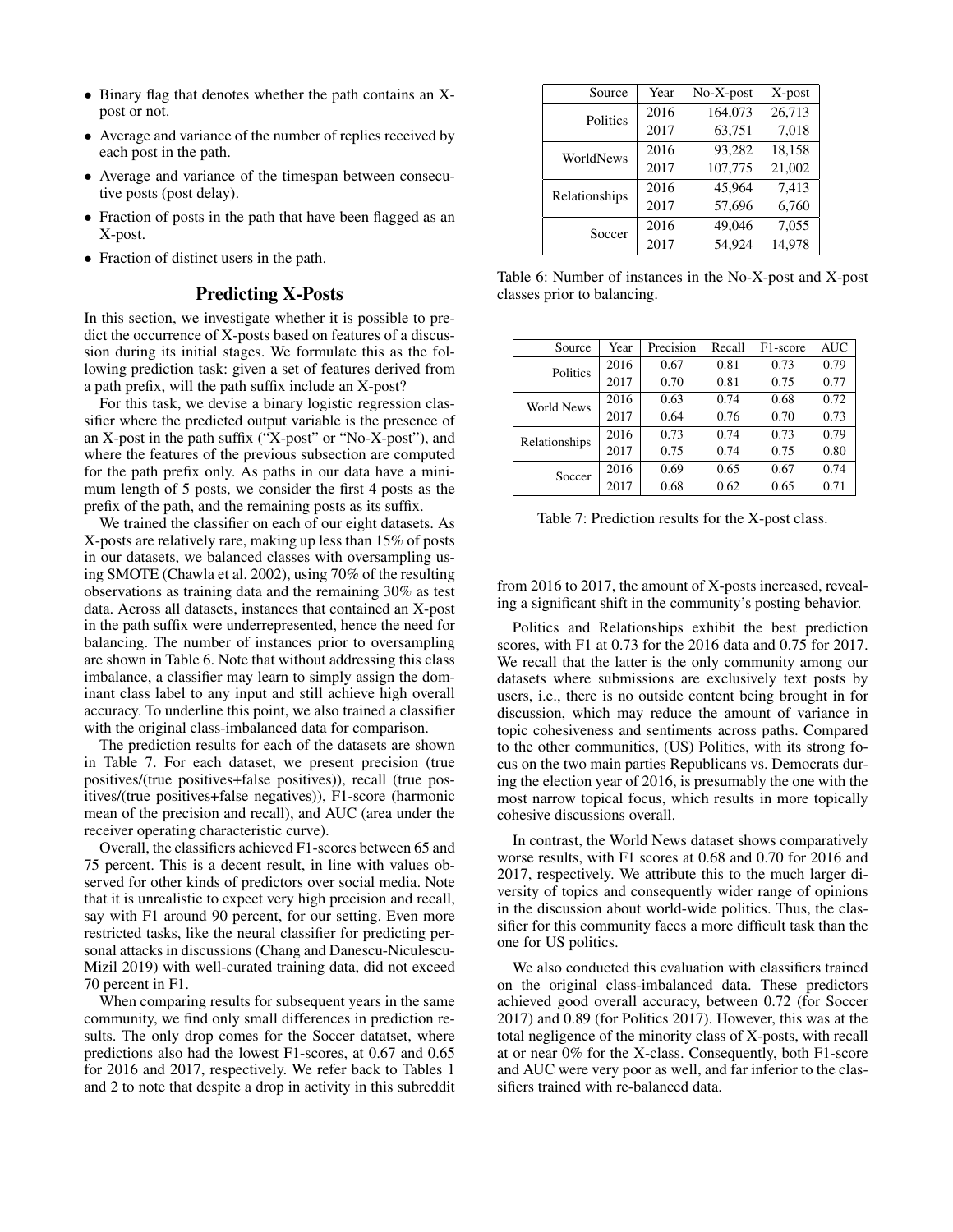# Feature Influence

To understand the influence of specific features on the classifiers' prediction performance, we show the most significant features for each dataset in Table 8. The table gives the weights as learned by the logistic regression models for each of the three highest-weighted, and thus most influential, features.

Across all datasets, the fraction of controversial posts and the presence of an X-post in the path prefix were among the top predictors. Another important feature across all datasets was the topical cohesiveness of posts within a path, represented by the average similarity with the root post. This shows the importance of the initial topic for the subsequent discussions. Features representing the similarity with the submission and among the posts in the path were also weighted highly.

An interesting observation for the Relationships datasets is that the fraction of sentiment-wise neutral posts, which is an indicator for the absence of X-posts in the other communities, is among the high-weight features for future Xposts in 2017. This suggests that posts with a neutral tone about personal relationships are viewed as a deviation from the more emotional nature of this community's usual posts.

In World News, two predictors of future X-posts stand out: the fraction of consecutive posts with alternating sentiment polarities, and the fraction of unique users in a discussion. Together with the high weights for features relating to cohesiveness, these suggest that the community is less tolerant of arguments.

# X-post Entities

The presence of specific entities in a path often features as a good indicator of the future of discussions, as most of the communities we examine highlight.

In the Politics dataset, while several political figures are more frequent in paths containing X-posts, they are less significant in predicting their occurrence in the 2016 dataset. Instead, entities like Israel, ISIS, and TPP (Trans-Pacific Partnership), feature more prominently.

Interestingly, Hillary, Bernie and Obama are among the top predictors of future X-posts in the 2017 dataset, during a time when these figures received less attention in the political landscape. The explanation is that their total popularity in 2016 was orders of magnitude higher. In 2017, the normal posts about these entities dropped drastically, but the amount of polarizing posts stayed relatively high, so that their X/N ratio increased substantially.

For World News in both years, Palestine and Israel had the highest feature weights among the top frequent entities, and are good indicators of future X-posts. Interestingly, mentions of religions, like Christianity and Islam, are inversely related to future occurrences of X-posts, despite being more frequent in paths that contain them (see Table 4). This result indicates that discussions involving religious topics often evolve in a fairly civilized manner – a good sign that this subreddit community welcomes healthy disagreement without acting negatively.

For the Soccer dataset, we again find heavily debated players and teams, like Messi, Ronaldo and (Manchester)

| Source                | No-X Predictors          | X Predictors                    |
|-----------------------|--------------------------|---------------------------------|
|                       | $post\_sim( -0.395)$     | $prior\_X$ (1.553)              |
| Politics 2016         | $root\_sim$ (-0.336)     | $frac\_X(1.406)$                |
|                       | $frac\_neu(-0.271)$      | $avq_{\textit{replies}}(0.145)$ |
|                       | $uniq\_users$ $(-0.298)$ | $prior\_X$ (1.732)              |
| Politics 2017         | $root\_sim( -0.240)$     | $frac\_X(0.934)$                |
|                       | $avg_{-pos}(-0.210)$     | $avg\_neg(0.109)$               |
| WorldNews             | $root\_sim(.0.431)$      | frac.X(1.344)                   |
| 2016                  | $frac_{new( -0.338)$     | prior $X(1.082)$                |
|                       | $post\_sim( -0.315)$     | $uniq\_users(0.224)$            |
| WorldNews             | $root\_sim$ (-0.332)     | $frac\_X(1.347)$                |
| 2017                  | $post\_sim( -0.308)$     | $prior\_X$ (1.264)              |
|                       | $sub\_sim( -0.228)$      | $uniq\_users(0.169)$            |
|                       | $root\_sim(-0.339)$      | $prior\_X$ (1.888)              |
| Relationships<br>2016 | $frac_{neq(.0.271)}$     | $frac\_X(1.075)$                |
|                       | $post\_sim( -0.261)$     | $avg\_replies(1.86)$            |
|                       | $sub\_sim(-0.330)$       | $prior\_X$ (2.086)              |
| Relationships<br>2017 | $frac\_pos(.0.321)$      | $frac\_X(0.879)$                |
|                       | $root\_sim(.0.313)$      | $avg\_neq(0.273)$               |
|                       | $frac_{new( -0.518)$     | prior $X(1.466)$                |
| Soccer 2016           | $frac\_pos(.0.210)$      | $frac\_X(0.979)$                |
|                       | $root\_sim( -0.205)$     | $post\_sim(0.279)$              |
|                       | $frac_{new(0.172)}$      | prior $X(1.148)$                |
| Soccer 2017           | $root\_sim( -0.153)$     | $frac\_X(0.463)$                |
|                       | $uniq\_users$ $(-0.144)$ | $avg\_replies(0.082)$           |

Table 8: Feature weights.

United, as good predictors of future X-posts, whereas national teams and locations are indicators for the absence of X-posts. The results for this community largely echo our observations from Table 4.

For the Relationships datasets, as expected from the nature of this community, named entities play a minor role. While they are not entirely insignificant, even terms like STD (Sexually Transmitted Diseases) and PPD (Post-Partum Depression), which are potentially controversial, contribute little to the model when compared to other textual, structural, and sentiment features.

# Robustness to Changing Topics

As the topics and associated entities in forum discussions change over time, the question arises as to what extent our model and method can gracefully handle such evolution. In the previous subsection, we notice how the same features often appear as top predictors for both 2016 and 2017 data, which indicates that past activity may be used to predict Xposts even farther into the future. To test this hypothesis, we apply the models trained on 2016 data to 2017 data. Results are shown in table 9.

The prediction results here are comparable to those achieved when the model is trained and applied to data from the same year, with F1-scores above 0.70 for all but one community. This indicates that despite potential changes in the community's topic of interest, discussions tend to follow similar patterns, such that the learned models remain viable over a longer time horizon.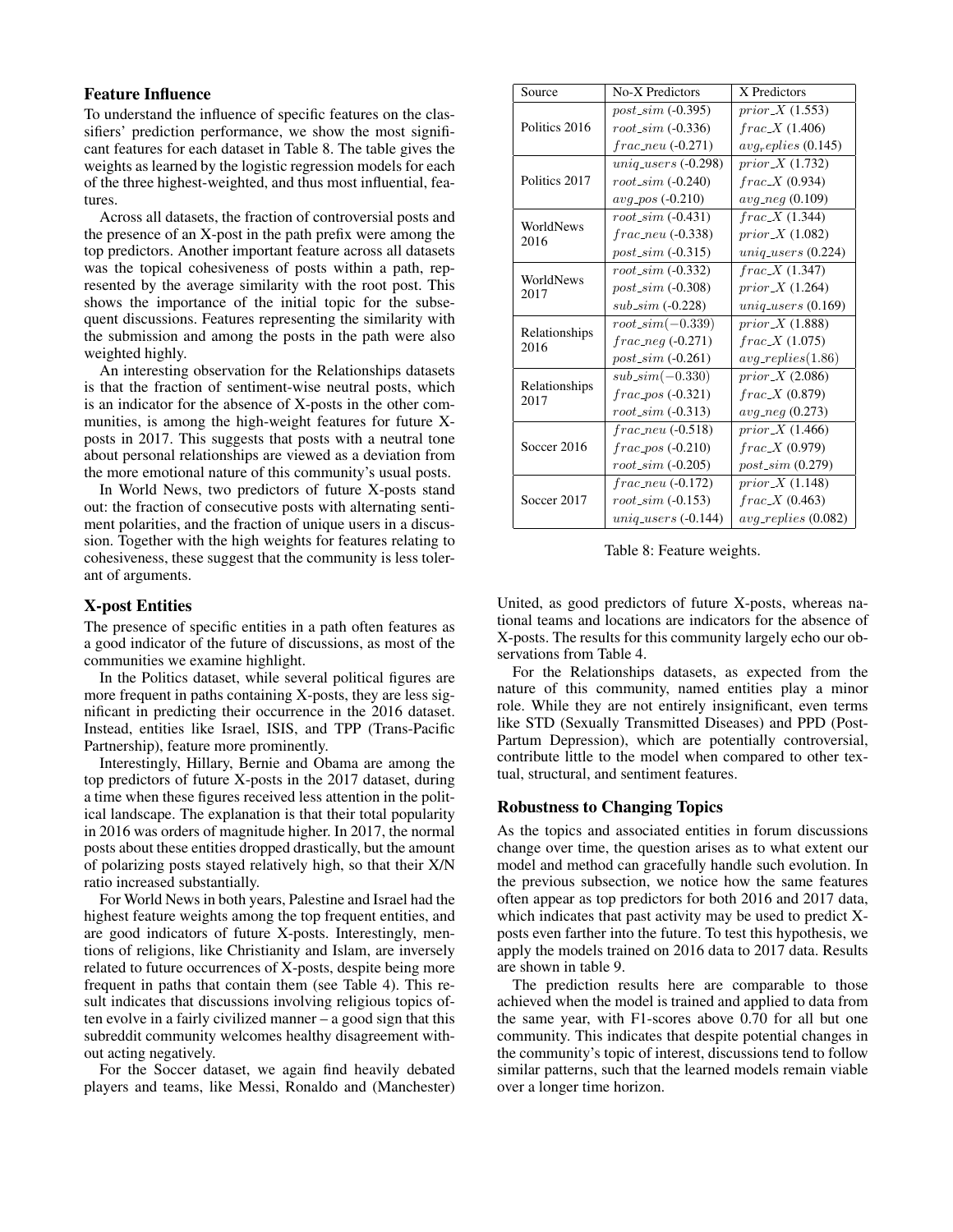| Source            | Precision | Recall | F1-score | <b>AUC</b> |
|-------------------|-----------|--------|----------|------------|
| Politics          | 0.70      | 0.81   | 0.75     | 0.80       |
| <b>World News</b> | 0.63      | 0.79   | 0.70     | 0.73       |
| Relationships     | 0.75      | 0.73   | 0.74     | 0.80       |
| Soccer            | 0.67      | 0.61   | 0.64     | 0.71       |

Table 9: Prediction results for the X-post class on 2017 data, with the model trained on 2016 data.

We highlight that the worst result is found for Soccer, the community in which we observed the largest shift from 2016 to 2017, particularly in terms of top entities and posting behavior, as previously discussed. We offer more discussion on evolving community interests and behaviors in the next section on model Limitations and Extensions.

### Limitations and Extensions

Our model and its supporting framework are designed to be modular enough to be altered and extended as needed for other settings. In particular, it is easy to replace the components for entity detection and for sentiment features with alternative models and tools. To validate that our results do not unduly rely on specifics of our choices, we varied the predictors to replace AIDA with the popular spa $Cy^8$  tool and VADER with LIWC<sup>9</sup>.

While the alternative for NER did not lead to any major difference, we observed some degradation on the sentiment features when not using VADER. Naturally, several configuration and tuning issues may be at work here, and we did not investigate these issues to full extent. Rather, we believe that sentiment features are a generally challenging aspect that may require further extension, along the following lines.

Contextual Sentiment. VADER, like other tools for sentiment analysis, is built from a lexicon where terms were evaluated independently of context. This means that nuances in a community's use of language, which come as a result of its central theme, are largely ignored. For instance, while "war" is assigned a negative sentiment value in VADER, it may not necessarily convey a negative sentiment in the context of news or political discussions. Therefore, a specialized dictionary that reflects a community's vocabulary, or is otherwise sensitive to the context in which a term appears, would lead to more refined insights about the role of sentiment in how discussions progress.

Online training. Our results on robustness to changing topics show that despite changes in a community, its core behavior remains fairly consistent. This holds both for entities under discussion and for the language style of posts and replies. Nevertheless, it is conceivable that some forums undergo rapid shifts in what entities are of interest and even in the vocabulary and style of user posts. This raises the question of if and how a feature-based model for analysis and training predictors can keep up with the pace of changes.

Our approach to this end would be to frequently re-build

the model and re-train the classifiers. This could be done on a weekly or even daily basis, as none of our components is prohibitively expensive. Feature extraction, including entity detection, can be performed in a few hours on a commodity machine, and training a logistic regression classifier takes only seconds. Still, proof of practical viability remains as future work.

## Conclusion

In this paper, we investigated the phenomenon of X-posts in discussions of four major Reddit communities. We devised a feature space that captures key aspects of discussion threads, including sentiment variation, topical cohesiveness, frequent entity mentions and activity levels. We leveraged these features for prefixes of discussion paths to learn classifiers for predicting if the initial path later leads to the occurrence of an X-post.

Our analysis of feature influence reveals that the topical cohesiveness across posts and the existence of an X-post early in the discussion are most informative across all four communities. In contrast, sentiment variation, as expressed, for example, by strong language, does not play a major role in triggering downvotes and controversiality flagging. Overall, these four Reddit communities seem to be very healthy in terms of tolerating disagreements and argumentation, as long as the user posts stay on topic.

The varying performance results for the dataset-specific classifiers also bring out key differences between the four subreddits, Politics, World News, Relationships, and Soccer. In particular, it appears that the prediction of X-posts is easier for US Politics than for World News, probably because of the highly polarized nature of the US political system with two major parties that are strongly opposing each other. Entities that appear in the submissions or root posts play a major role in leading to X-posts, except for the Relationships community. For Soccer, it is often the case that fans of debated players or teams get into emotional disagreements, leading to X-posts. These differences highlight the fact that X-posts are contextually defined by the communities in which they appear, rather than adhering to a single definition of controversiality.

## **References**

Addawood, A.; Badawy, A.; Lerman, K.; and Ferrara, E. 2019. Linguistic Cues to Deception: Identifying Political Trolls on Social Media. In *Proc. of the 13th International Conference on Web and Social Media, ICWSM*, 15– 25. AAAI Press.

Chang, J. P.; and Danescu-Niculescu-Mizil, C. 2019. Trouble on the Horizon: Forecasting the Derailment of Online Conversations as they Develop. In *Proc. of the 2019 Conference on Empirical Methods in Natural Language Processing and the 9th International Joint Conference on Natural Language Processing, EMNLP-IJCNLP*, 4742–4753. ACL.

Chawla, N.; Bowyer, K.; Hall, L.; and Kegelmeyer, W. 2002. SMOTE: synthetic minority over-sampling technique. *Journal of artificial intelligence research* 16: 321–357.

<sup>8</sup> spacy.io/

<sup>9</sup> liwc.wpengine.com/